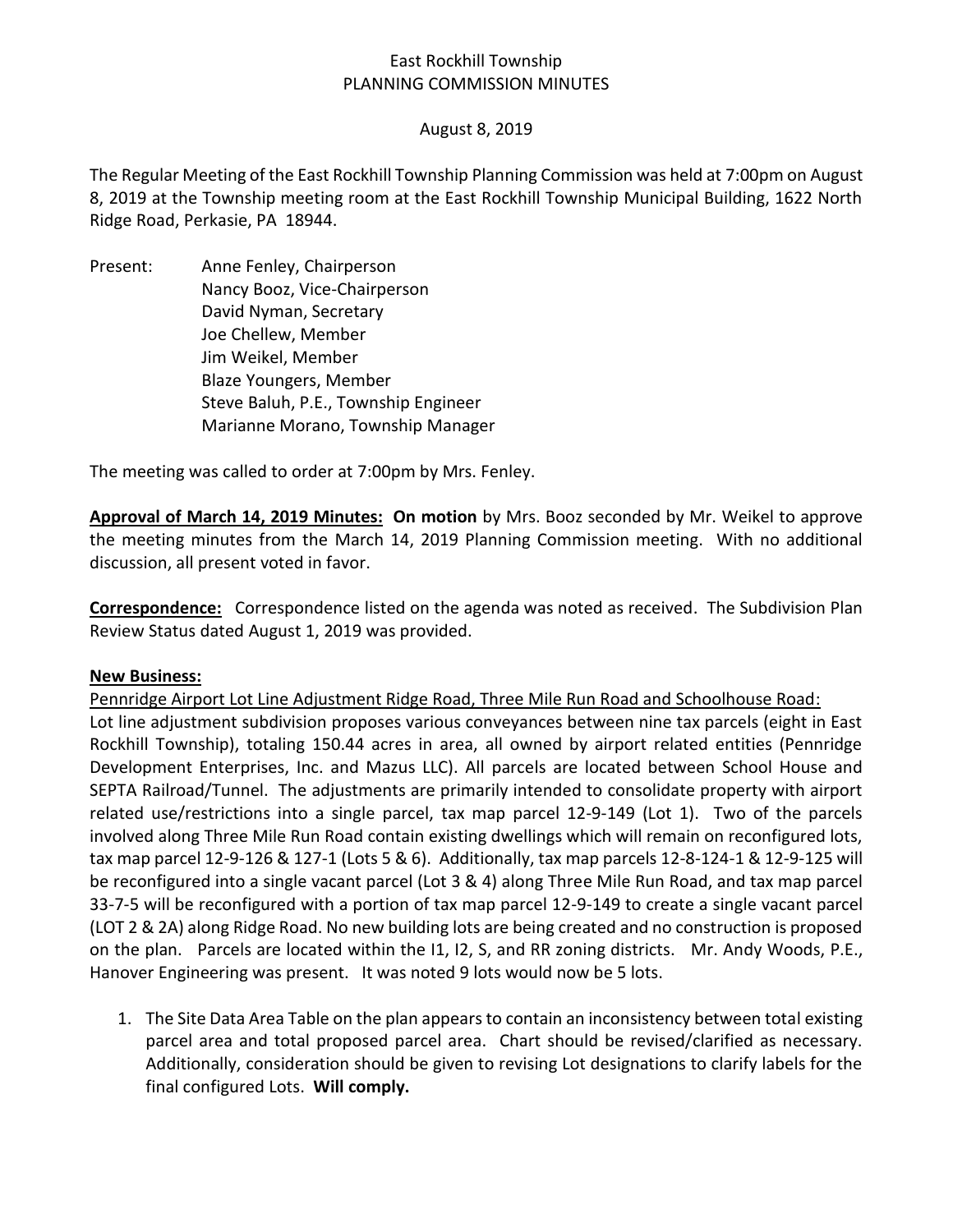- 2. Street improvements including cartway widening, drainage facilities, curb, and sidewalk are required to be installed along all property frontages in accordance with Sections 22-505, 506, 512, and 513 of the Subdivision Ordinance, unless a written request for waiver of frontage improvements is submitted by the applicant and approved by the Township. (SLDO Section 22- 308) **Will comply. It was noted a waiver request letter was received dated August 8, 2019.**
- 3. Areas within the ultimate rights-of-way of Three Mile Run Road and Schoolhouse Road along the subject parcels are offered for dedication to the Township by note on the plan and should be accepted as easements in accordance with Section 22-506.2. A of the Subdivision Ordinance. Legal descriptions for the rights-of-way, signed and sealed by the responsible surveyor, should be submitted for review. **Will comply. It was noted Lot 1A is not a drainage easement.**
- 4. Proposed property and right-of-way monumentation should be installed prior to plan recordation and be certified in writing by the responsible surveyor. (SLDO Section 22-522) **Will comply.**
- 5. Recording of deeds of consolidation for all parcels should be coordinated with plan recordation so that nonconforming parcels are not created. Preparation and recordation of deeds should be completed by counsel for the applicant, with proof of recording submitted for Township records in a form satisfactory to the Township Solicitor. Copies of legal descriptions and deeds for the above should be submitted for review to verify consistency with the approved plan prior to recording. **Will comply.**
- 6. Verification of Lot Line Adjustment Plan approval from Perkasie Borough is required due to the involvement of tax map parcel 33-7-5 along Ridge Road. Plan approval and recordation should be coordinated with Perkasie Borough. **Will comply. It was noted that plans have been submitted and a meeting will be taking place next week.**
- 7. The following engineering/drafting related comments should be addressed on the plan:
	- a. Zoning Data Table for S zoning district should include dimensional requirements for residential (B1) uses. (ZO Section 27-702) **Will comply.**
	- b. The net and gross lot area for Lot 4 appears incorrect on Sheet 1 of 8. **Will comply.**
	- c. The Notary certification for the owner should reference both corporate entities involved. **Will comply.**
	- d. Final net and gross lot areas should be listed on each reconfigured parcel for clarity on sheets 2 thru 8. **Will comply.**
	- e. If the heavy solid line type is intended to designate final configuration of all involved parcels, line weights should be clarified for Lots 5 & 6. **Will comply.**
	- f. Tax map parcel numbers for the following adjoiners should be corrected on the plan: Davis/Moyer 12-9-128; Suttle 12-9-139; Marko 12-9-143: and Bucks & Bradford 33-7-5- 1. **Will comply.**